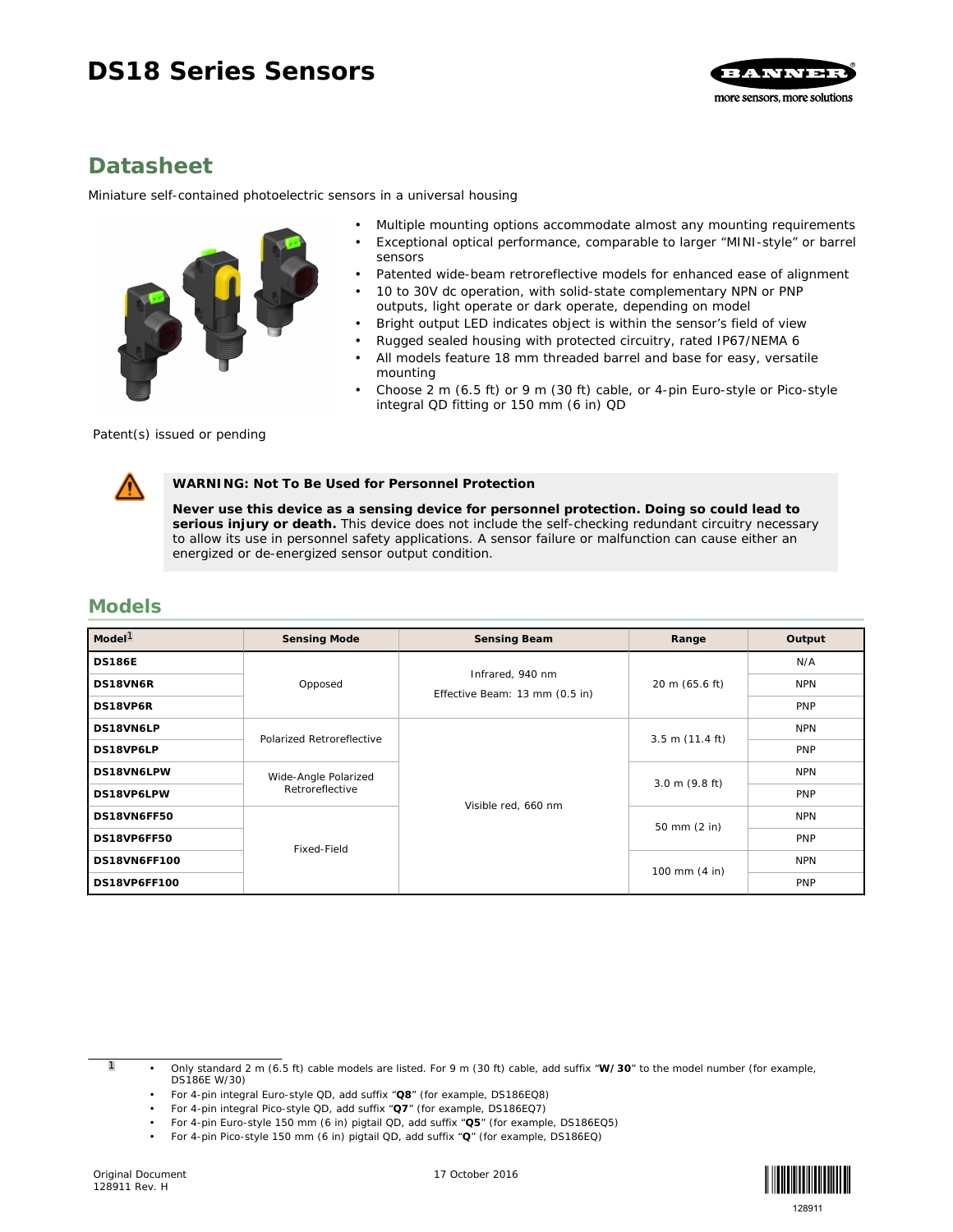### **Wiring Diagrams**



### **Specifications**

#### **Supply Voltage**

10 to 30 V dc (10% maximum ripple) at less than 20 mA, exclusive of load

Protected against reverse polarity and transient voltages

**Output Response Time**

Opposed Mode: 800 microseconds ON; 400 microseconds OFF All others: 2 milliseconds ON/OFF



**NOTE:** 100 millisecond delay on power-up; outputs do not conduct during this time

### **Repeatability**

**Opposed Mode:** 100 microseconds **All others:** 350 microseconds

#### **Indicators**

- 2 LED indicators
- Green solid: Power ON

Yellow (back cover) ON: Black wire (pin 4) is conducting; an object is within sensor's field of view

#### **Connections**

2 m (6.5 ft) 4-wire PVC cable, 9 m (30 ft) 4-wire PVC cable, 4-pin Picostyle integral QD, 4-pin Euro-style integral QD, 4-pin Pico-style Pigtail QD, or 4-pin Euro-style Pigtail QD, depending on model

#### **Application Notes**

NPN off-state leakage current is < 200 μA for load resistances > 3 kΩ or optically isolated loads. For load current of 100 mA, leakage is < 1% of load current.

#### **Operating Conditions**

**Temperature:** −20 °C to +70 °C (−4 °F to +158 °F) 90% at +50 °C maximum relative humidity (non-condensing)

**Environmental Rating**

#### IEC IP67; NEMA 6; UL Type 1

**Certifications**



#### **Output Configuration**

Solid-state complementary; NPN or PNP (current sinking or sourcing), depending on model

**Rating:**

100 mA combined load from −20 °C to +60 °C (−4 °F to +140 °F) Linearly derate combined load from 100 to 50 mA at temperatures from +60 °C to 70 °C (140 °F to 158 °F )

#### **Off-state leakage current:**

**NPN:** less than 200 μA @ 30 V dc (See the Application Note) **PNP:** less than 10 μA @ 30 V dc

**ON-state saturation voltage:**

**NPN:** < 1.6 V @ 100 mA

**PNP:** < 3 V @ 100 mA

Protected against false pulse on power-up and continuous overload or short circuit of outputs

### **Construction**

ABS housing, 3 mm mounting hardware included

**Required Overcurrent Protection**



**WARNING:** Electrical connections must be made by qualified personnel in accordance with local and national electrical codes and regulations.

Overcurrent protection is required to be provided by end product application per the supplied table.

Overcurrent protection may be provided with external fusing or via Current Limiting, Class 2 Power Supply.

Supply wiring leads < 24 AWG shall not be spliced.

For additional product support, go to *[www.bannerengineering.com](http://www.bannerengineering.com)*.

| Supply Wiring (AWG) | Required Overcurrent Protection (Amps) |  |  |
|---------------------|----------------------------------------|--|--|
| 20                  | 5.0                                    |  |  |
| 22                  | 3.0                                    |  |  |
| 24                  | 2.0                                    |  |  |
| 26                  | 1.0                                    |  |  |
| 28                  | 0.8                                    |  |  |
| 30                  | 0.5                                    |  |  |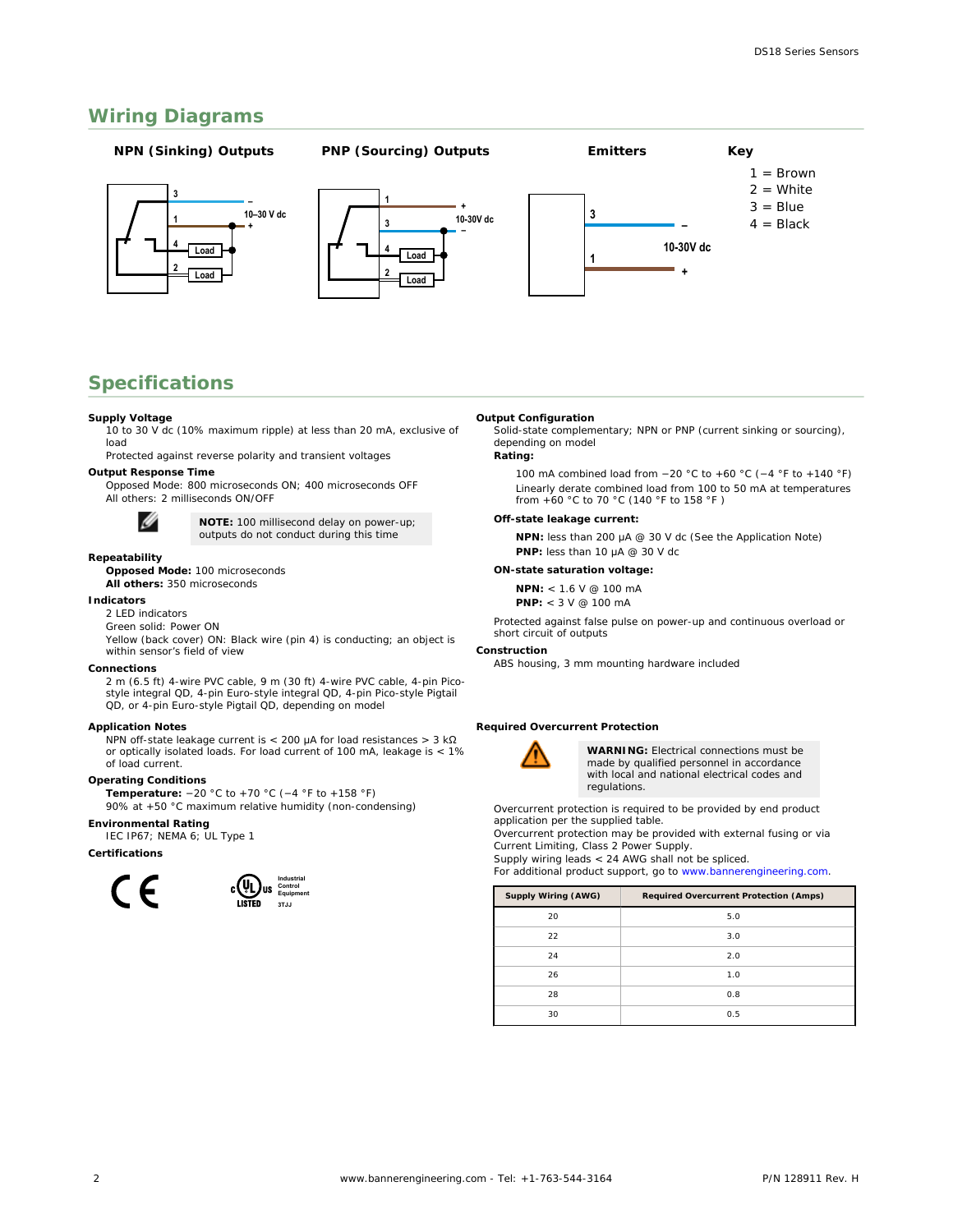### **Dimensions**

All measurements are listed in millimeters [inches], unless noted otherwise.



### **Performance Curves**



*Figure 1. Opposed Mode—Excess Gain*



*Figure 2. Opposed Mode—Beam Pattern*





*Figure 3. Fixed-Field 50 mm—Excess Gain*

Performance based on a 90% reflectance white test card









**DISTANCE**

**Retroreflective Mode with BRT-84 Reflector**

**DS18...LP DS18...LPW**

**0 20 mm 40 mm 60 mm**

**20 mm 40 mm 60 mm**

> **3.75 m 12.5' 3.0 m 10' 2.25 m 7.5' 1.5 m 5' 0.75 m 2.5' 0**

**0 0.8" 1.6" 2.4"**

**0.8" 1.6" 2.4"**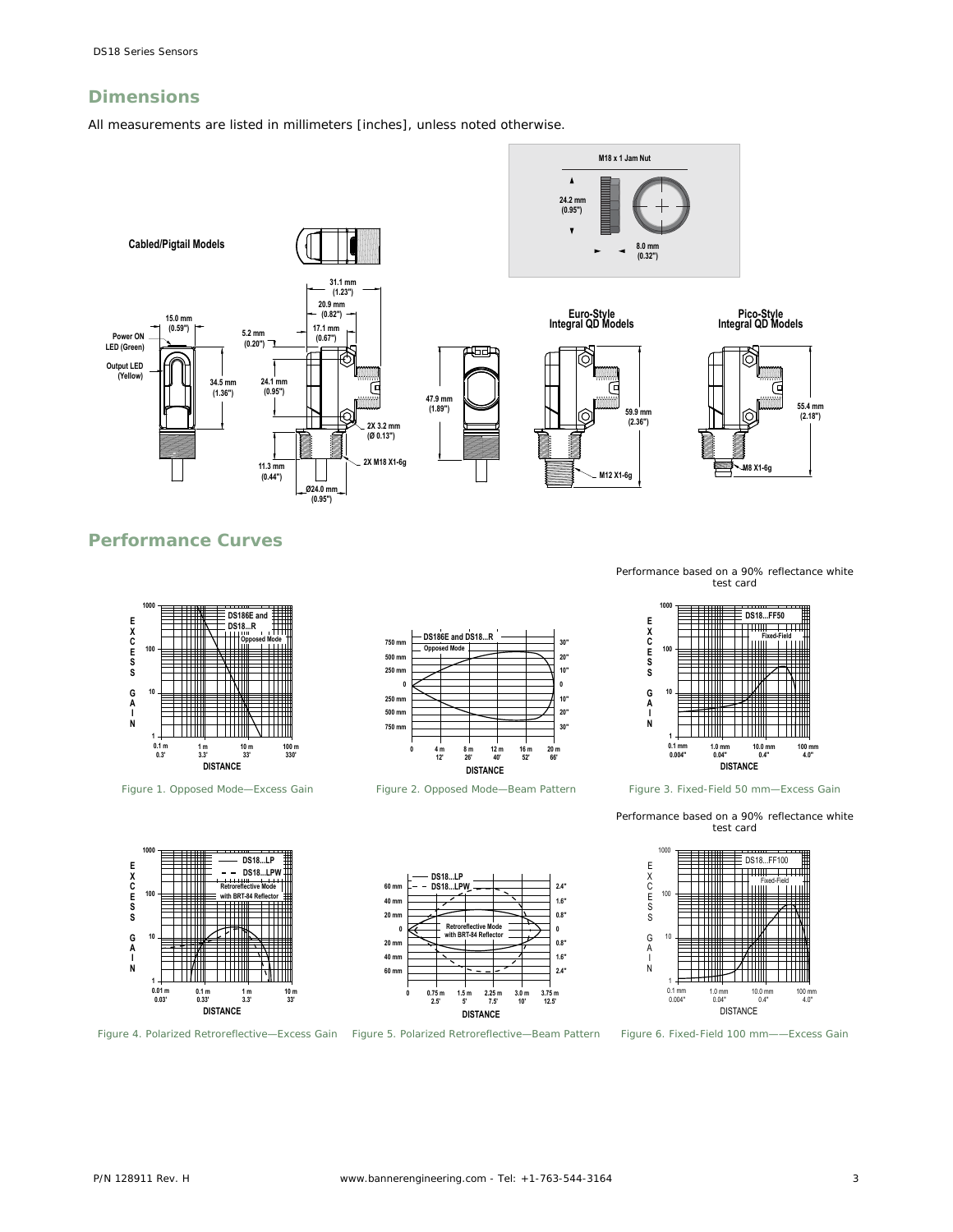# **Accessories**

| 4-Pin Threaded M12/Euro-Style Cordsets |                          |             |                                                     |                                                                       |  |  |  |
|----------------------------------------|--------------------------|-------------|-----------------------------------------------------|-----------------------------------------------------------------------|--|--|--|
| Model                                  | Length                   | Style       | <b>Dimensions</b>                                   | Pinout (Female)                                                       |  |  |  |
| <b>MQDC-406</b>                        | $1.83 \text{ m}$ (6 ft)  | Straight    | 44 Typ. -                                           |                                                                       |  |  |  |
| MQDC-415                               | 4.57 m (15 ft)           |             | $M12x1 -$<br>0.14.5                                 |                                                                       |  |  |  |
| MQDC-430                               | $9.14 \text{ m}$ (30 ft) |             |                                                     |                                                                       |  |  |  |
| MQDC-450                               | 15.2 m (50 ft)           |             |                                                     |                                                                       |  |  |  |
| MQDC-406RA                             | $1.83$ m (6 ft)          | Right-Angle | 32 Typ.                                             |                                                                       |  |  |  |
| MQDC-415RA                             | 4.57 m (15 ft)           |             | [1.26"]                                             |                                                                       |  |  |  |
| MQDC-430RA                             | $9.14 \text{ m}$ (30 ft) |             | 30 Typ.<br>[1.18"]<br>$M12x1 -$<br>ø 14.5 [0.57"] - | $=$ Brown<br>$\mathbf{1}$<br>$2 =$ White<br>$3 = Blue$<br>$4 = Black$ |  |  |  |
| MQDC-450RA                             | 15.2 m (50 ft)           |             |                                                     |                                                                       |  |  |  |



30

46

A B C∦. 41

### **Mounting Brackets Retroreflectors**

#### **SMB18A**

- Right-angle mounting bracket with a curved slot for versatile orientation
- 12-ga. stainless steel
- 18 mm sensor mounting hole
- Clearance for M4 (#8)
- hardware

**Hole center spacing:** A to B = 24.2 **Hole size:** A = ø 4.6, B = 17.0 × 4.6, C = ø 18.5

See *<http://www.bannerengineering.com>* for additional 18 mm barrel mounting bracket options.

See *<http://www.bannerengineering.com>* for complete information on retroreflectors.



**NOTE:** Polarized sensors require corner cube-type retroreflectors.